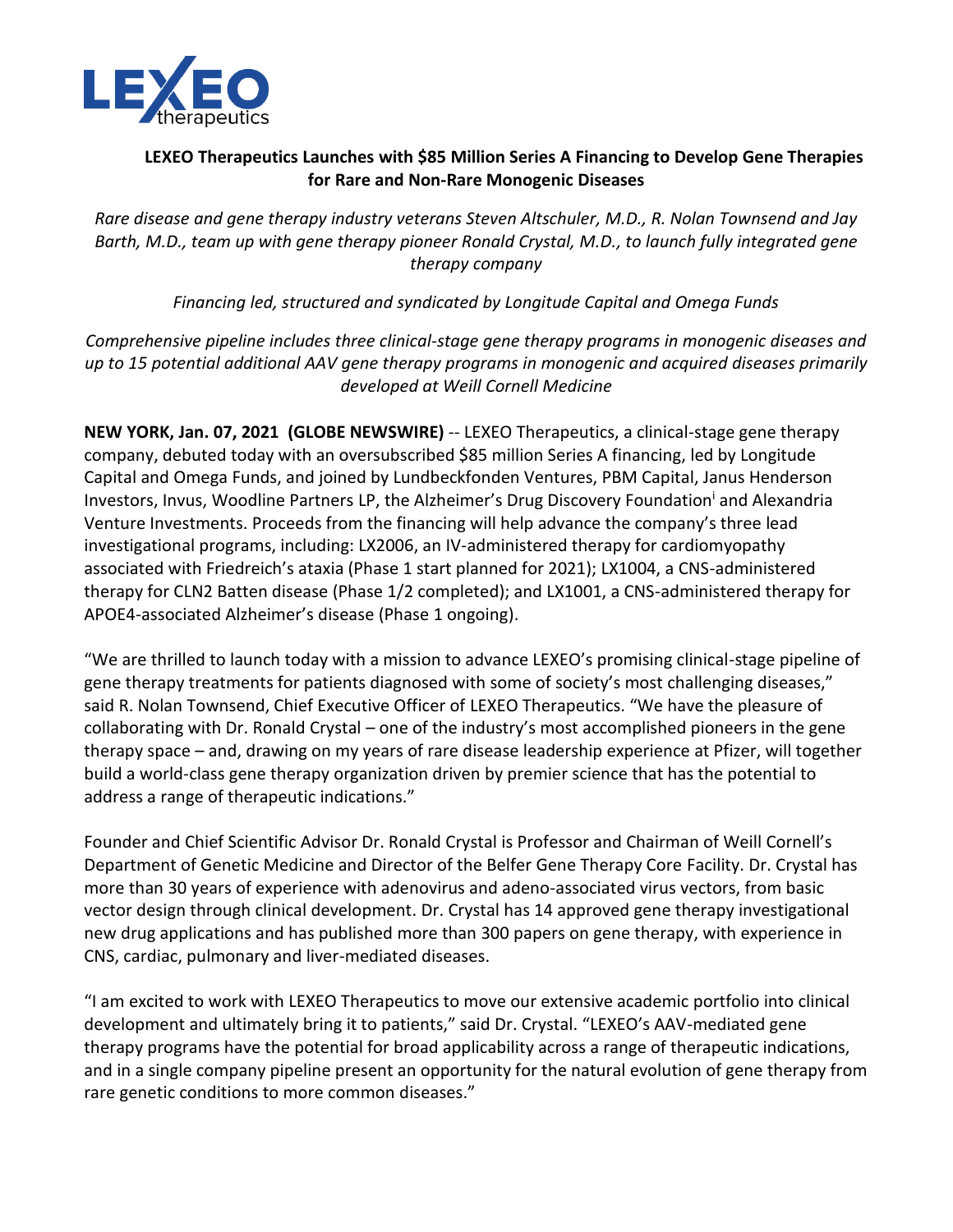

LEXEO Therapeutics' Chairman, Dr. Steven Altschuler, is currently Managing Director at Ziff Capital Investments and was formerly Chairman of gene therapy biotech pioneer Spark Therapeutics, which was responsible for the first FDA-approved gene therapy, Luxturna®, and was acquired by Roche in 2019 for \$4.3 billion.

"LEXEO's impressive management team, with Nolan's years of rare disease leadership experience at Pfizer, as well as its pioneering scientific founder and high-quality investor syndicate, will propel the development of the company's pipeline of promising and innovative programs," said Dr. Altschuler. "I am honored to have the opportunity to partner with Nolan and his team to build a leading gene therapy company."

LEXEO Therapeutics has also appointed Dr. Jay Barth as Executive Vice President and Chief Medical Officer to oversee Medical Affairs, Regulatory Affairs and Clinical Development. Dr. Barth was formerly the Chief Medical Officer at Amicus Therapeutics and Senior Vice President, Clinical Development, at PTC Therapeutics, where he oversaw all clinical development programs and the approval of Galafold® for Fabry disease at Amicus, as well as Translarna®, the first approved treatment for Duchenne muscular dystrophy at PTC Therapeutics.

Other members of LEXEO Therapeutics' Board of Directors include CEO R. Nolan Townsend, Sandip Agarwala of Longitude Capital, Bernard Davitian of Omega Funds and Mette Kirstine Agger of Lundbeckfonden Ventures.

## **Initial Indications**

Friedreich's ataxia (FA) is a rare, degenerative multi-system disorder affecting approximately 1 in 50,000 people in the United States. FA is caused by a gene mutation that disrupts the normal production of the protein frataxin, critical to the function of mitochondria (the energy producing factories) in a cell. FA is inherited in an autosomal recessive manner, usually begins in childhood, and leads to impaired muscle coordination (ataxia) that worsens over time, typically progressing to serious heart conditions, including hypertrophic cardiomyopathy and arrythmias. FA is also associated with vision impairment, hearing loss, scoliosis, diabetes and slurred speech. Friedreich's ataxia can shorten life expectancy, with heart failure the most common cause of death. Supported by de novo, soon to be published pre-clinical research, LX2006 is an IV-administered AAV-mediated frataxin gene therapy treatment focused on the cardiac pathology of FA. The company is completing IND-enabling pre-clinical studies and expects to initiate a Phase 1 trial in 2021.

CLN2 disease (late infantile Batten disease) is an autosomal recessive lysosomal storage disease with fewer than 1,000 cases worldwide, with typical onset in children between 2 and 4 years of age. The disease is caused by mutations in the CLN2 gene, resulting in progressive cognitive impairment, visual failure, seizures and deteriorating motor development. LX1004 is an AAV-meditated gene therapy treatment delivering CLN2 to the central nervous system. In December 2020, clinical data published in *[Science Translational Medicine](https://stm.sciencemag.org/content/12/572/eabb5413)* found a single administration of AAV-mediated CLN2 gene therapy